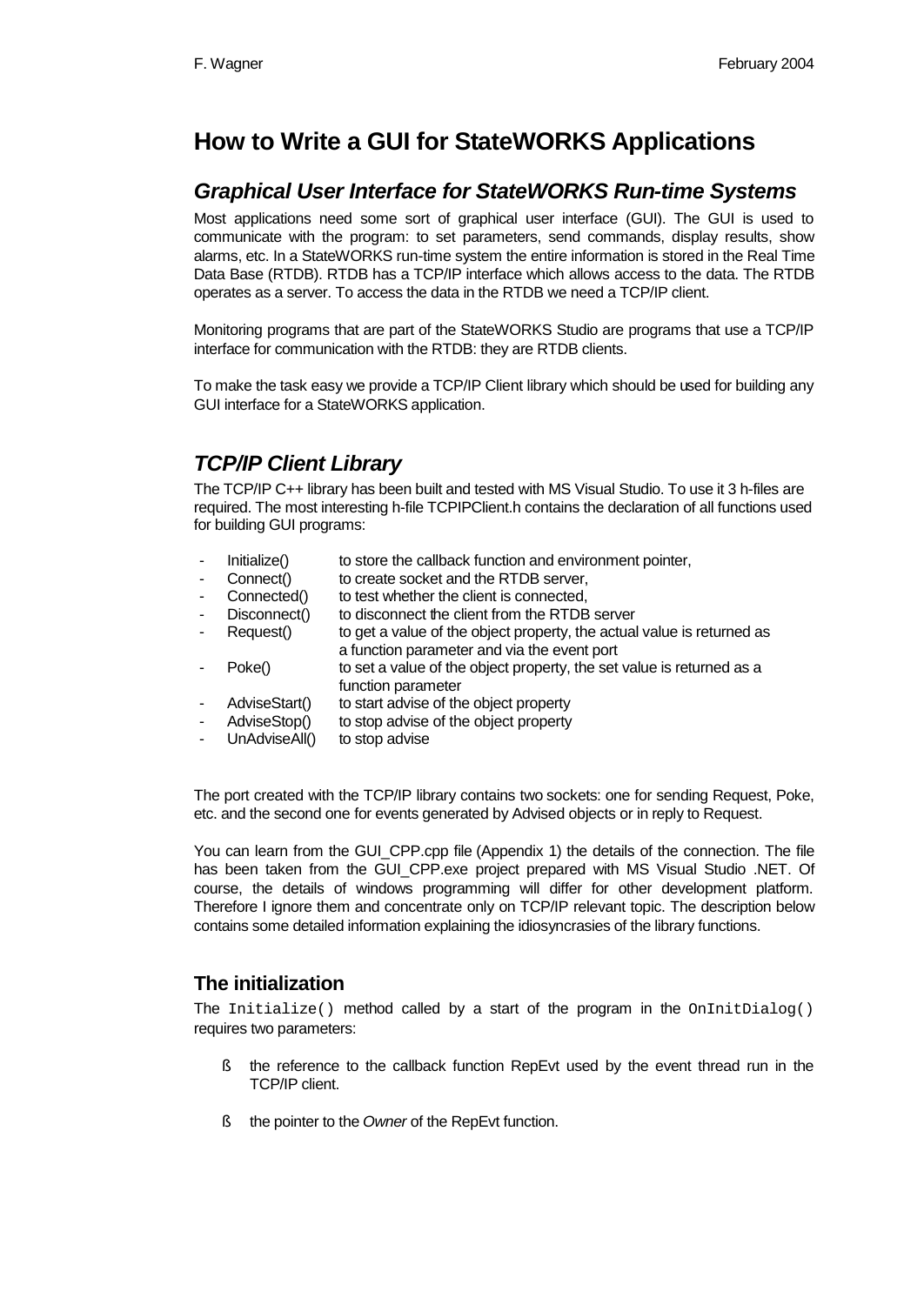## **The Connection**

The Connect() method called in the OnBnClickedConnect() requires two parameters: the *server name* and the *port number*. As both parameters have default values: respectively LOCALHOST and 9091 (the StateWORKS port number) they can be omitted if the client will run on the same computer as the StateWORKS run-time system.

## **The Disconnection**

The Disconnect() method called in a local Disconnect() function does not take any parameters (actually, it has one parameter *bWithUnadvise* that you can ignore as it has a default value *false*). The local Disconnect() function is used twice: in OnBnClickedDisconnect() activated when the user disconnects the client with the Disconnect button and in the RepEvt function when the server terminates the connection.

### **Getting a value**

The Request() method is called several times: by Connect, Get, Set and in the RepEvt function. It should be called by setting a value in the RTDB as the automatic answer coming to the Write value operation is not the actual value but the written value.

The Request() method requires 3 parameters:

- § the *object Name*, for instance *"Ni:ActualPressureValue",*
- § the *object Attribute* to be read (see Appendix), for instance *IATT\_Va*l,
- § the reference to a *Value* variable which will contain the read attribute value.

## **Setting a value**

The Poke() method is called in the OnBnClickedSet() function and requires 3 parameters:

- § the *object Name*, for instance *"Ni:ActualPressureValue",*
- § the *Value* to be written, for instance *IAtt\_Trc*,
- § the *object Attribute* to be written (see Appendix), for instance *.Va*l.

 As mentioned already before, it makes sense to complete the writing an attribute value by a reading operation because the value returned during the write operation is not the actual value but the written value (a kind of echo).

#### **Advise an object attribute**

The Advise operation instructs the server to send an event to the client if the "advised" object attribute has changed. The AdviseStart() method is called in the OnBnClickedAdvise() function and requires 3 parameters:

- § the *object Name*, for instance *"Ni:ActualPressureValue",*
- § the *object Attribute* to be advised (see Appendix), for instance *IATT\_Va*l,
- § the reference to *a Value* variable which will contain the just advised attribute value (for an advise operation the actual value is returned).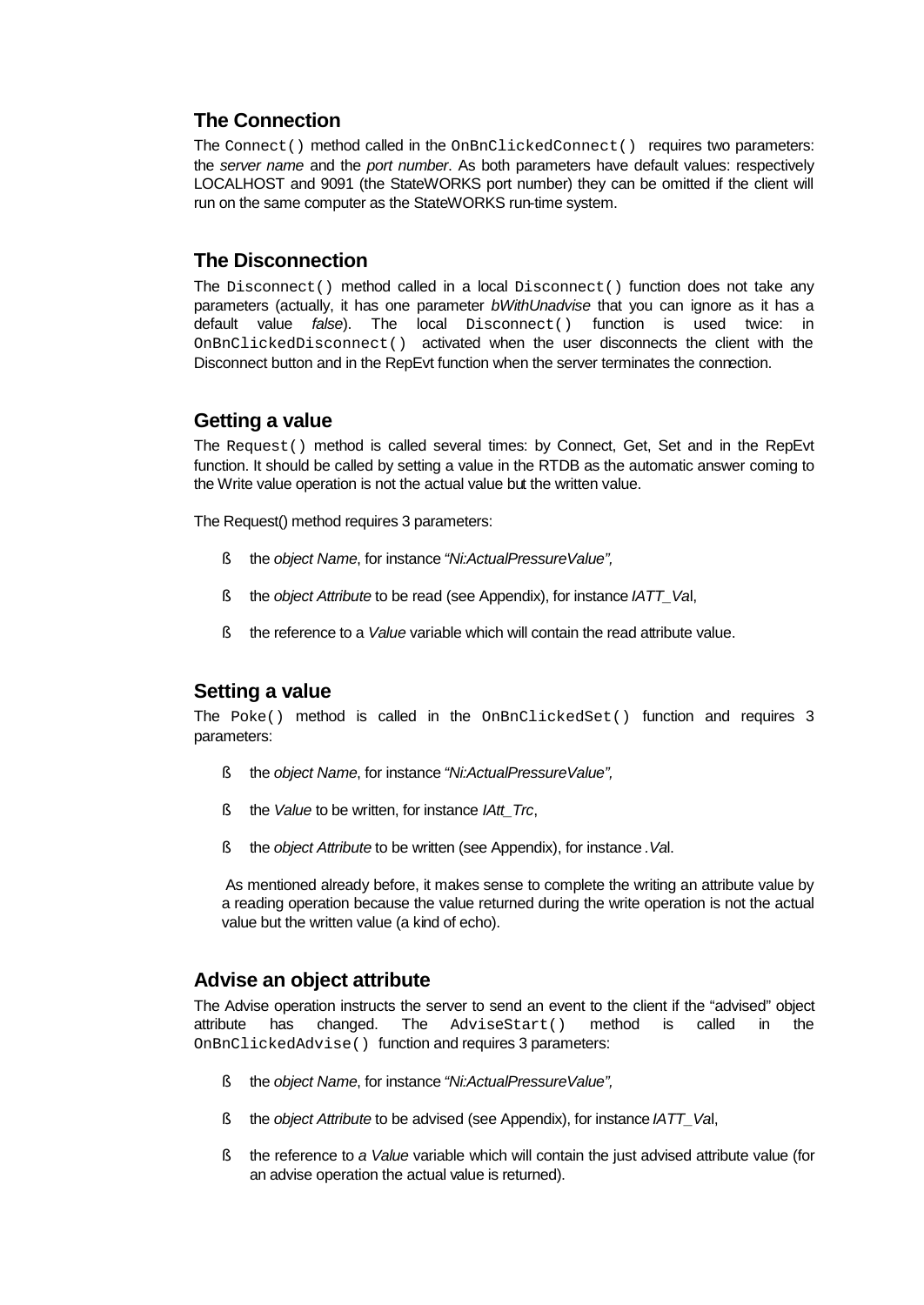### **Unadvising an object attribute**

The Unadvise operation instructs the server to stop sending events to the client. The AdviseStop() method is called in the OnBnClickedUnAdvise() function and requires 2 parameters:

- § the *object Name*, for instance *"Ni:ActualPressureValue",*
- § the *object Attribute* to be unadvised (see Appendix), for instance *IATT\_Va*l.

Note that all methods parameters except the Name of the object and Attribute in case of the Poke() method has default values. If you do not set the Attribute value the functions return doing nothing.

### **The RepEvt function**

The RepEvt() function cannot belong to the Application class (in this case CGUI\_CPPDlg). Therefore while called it receives the pointer to the environment which allows it to use the method of the application class.

The RepEvt() function is called in the client event thread implemented in the TCP/IP library (not accessible to the programmer). It is called there in 3 relevant cases:

- § when the server send an event with the advised data object,
- § when the server restarts the application configuration file,
- § when the server exits.

It is called also by request but normally we do not use it as we get the requested value anyway when the Request () function returns.

## *Example GUI\_CPP*

The GUI interface depends on the application. It is impossible to write something of a general character, except Monitors which offer access to all RTDB data, so the example given is a kind of Monitor. The source code, which is provided for download from our web site, shows the usage of the TCP/IP Client functions. In addition to its tutorial function, the example displays all object attributes and allows quickly to check the read/write feature of the attribute – clicking the get / set buttons produces a message if the operation is not allowed.

## *Running the example*

The GUI\_CPP.exe example is included in the StateWORKS Studio package. You find it in the Installation directory.

While running any StateWORKS application, for instance SWLab, start the SWQuick Monitor program which uses the described GUI interface. The usage is so obvious that it does not make sense to provide any Help or description.

## *Summary*

With the TCP/IP Client Library the user gets an important component for linking the Graphical User Interface with StateWORKS run-time systems. This library can also be used to build any other kinds of interfaces to communicate with the run-time system (an example will be available on our web site soon).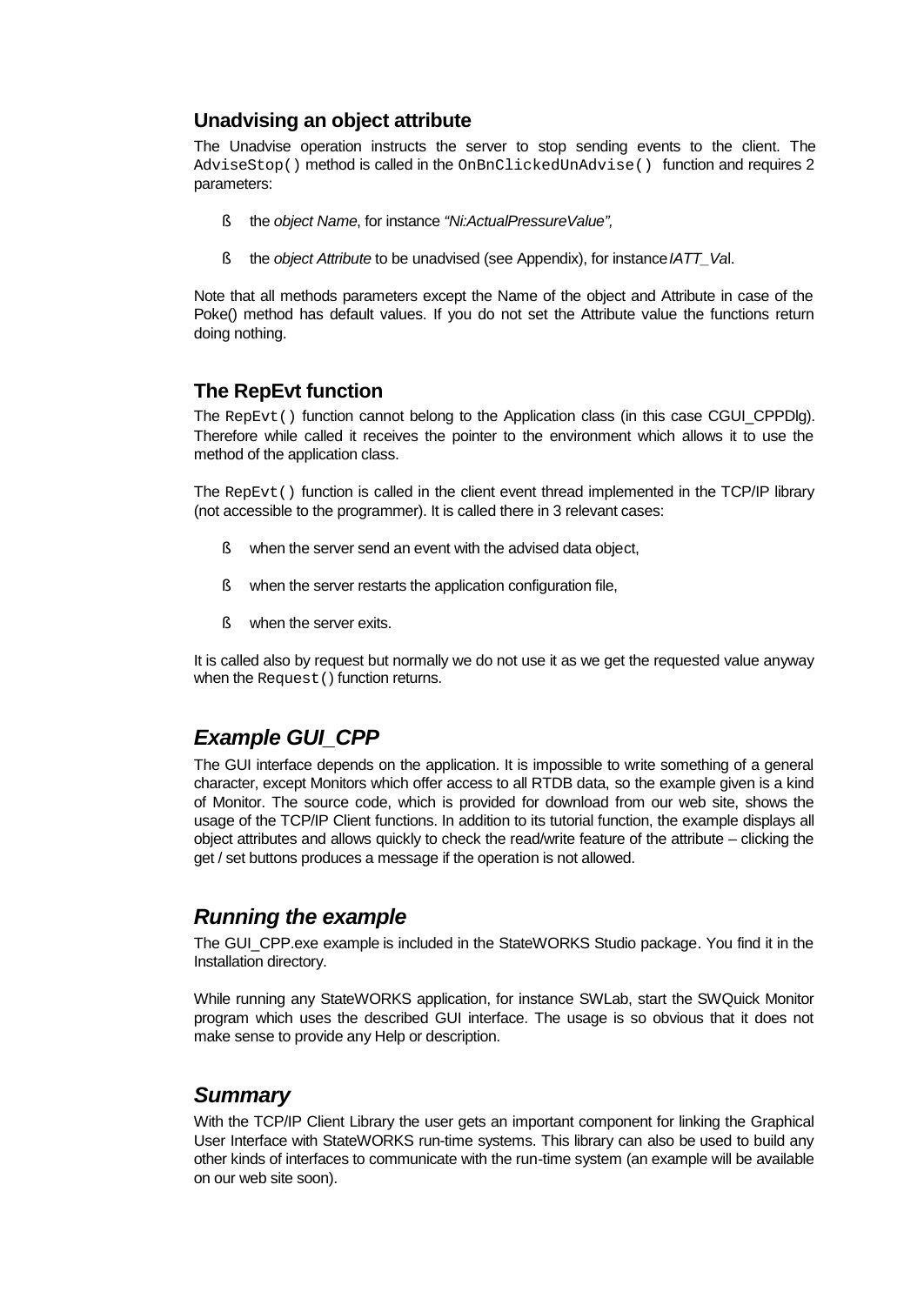#### **Appendix 1**

```
// GUI_CPPDlg.cpp : implementation file
//
#include "stdafx.h"
#include "GUI_CPP.h"
#include "GUI_CPPDlg.h"
#include ".\gui_cppdlg.h"
#include <algorithm>
#ifdef _DEBUG
#define new DEBUG_NEW
#endif
// CAboutDlg dialog used for App About
class CAboutDlg : public CDialog
{
public:
      CAboutDlg();
// Dialog Data
      enum \{ IDD = IDD_ABOUTBOX \};protected:
      virtual void DoDataExchange(CDataExchange* pDX); // DDX/DDV 
support
// Implementation
protected:
      DECLARE_MESSAGE_MAP()
};
CAboutDlg::CAboutDlg() : CDialog(CAboutDlg::IDD)
{
}
void CAboutDlg::DoDataExchange(CDataExchange* pDX)
{
      CDialog::DoDataExchange(pDX);
}
BEGIN_MESSAGE_MAP(CAboutDlg, CDialog)
END_MESSAGE_MAP()
// CGUI_CPPDlg dialog
CGUI_CPPDlg::CGUI_CPPDlg(CWnd* pParent /*=NULL*/)
      : CDialog(CGUI_CPPDlg::IDD, pParent)
{
      m_hIcon = AfxGetApp()->LoadIcon(IDR_MAINFRAME);
}
void CGUI_CPPDlg::DoDataExchange(CDataExchange* pDX)
{
      CDialog::DoDataExchange(pDX);
}
BEGIN_MESSAGE_MAP(CGUI_CPPDlg, CDialog)
```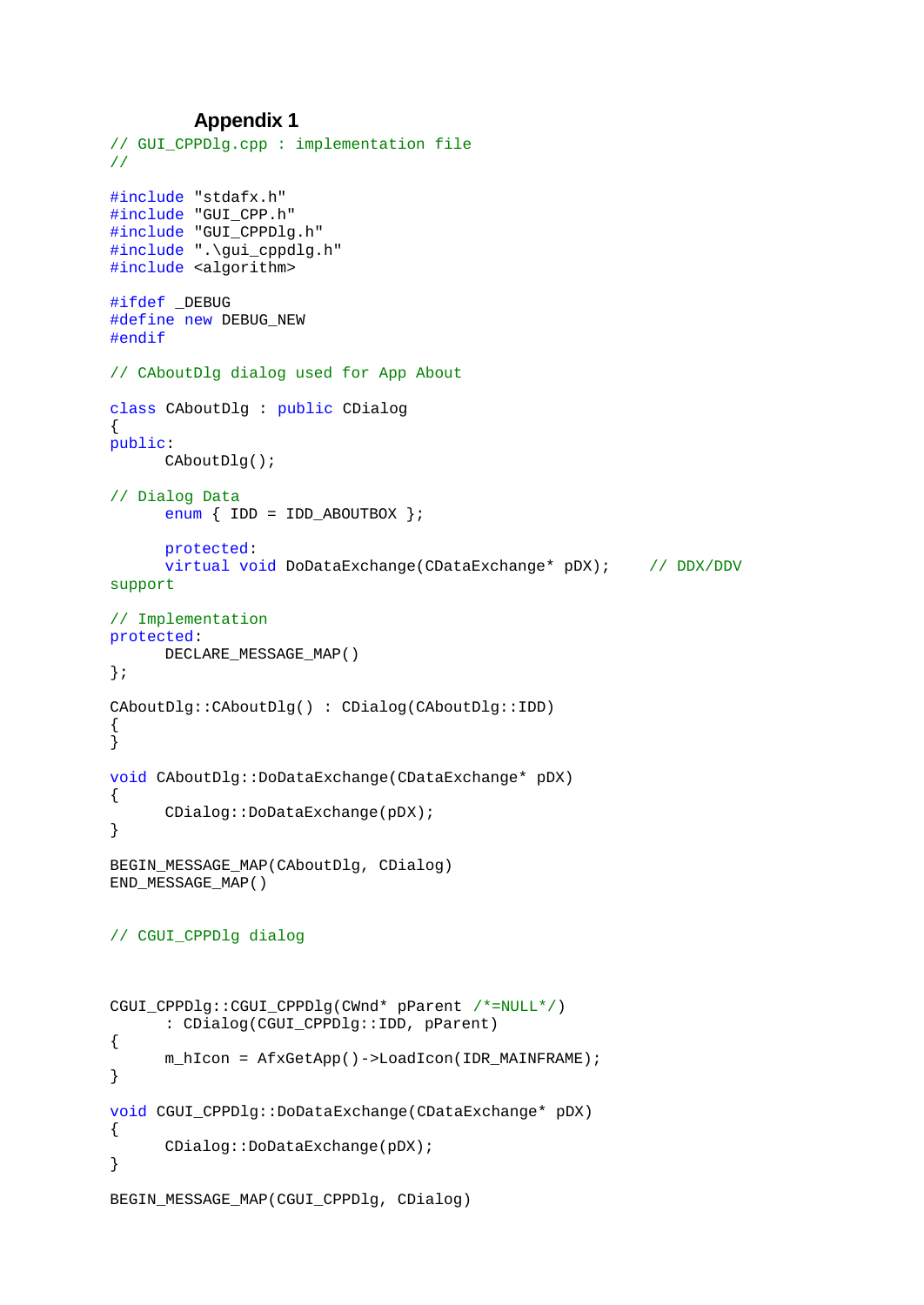```
ON_WM_SYSCOMMAND()
      ON_WM_DESTROY()
      ON_WM_PAINT()
      ON WM_OUERYDRAGICON()
      //}}AFX MSG MAP
   ON_LBN_SELCHANGE(IDC_OBJECTLIST, OnLbnSelchangeObjectlist)
  ON_BN_CLICKED(IDC_CONNECT, OnBnClickedConnect)
   ON_BN_CLICKED(IDC_DISCONNECT, OnBnClickedDisconnect)
   ON_BN_CLICKED(IDC_GET, OnBnClickedGet)
   ON_BN_CLICKED(IDC_SET, OnBnClickedSet)
   ON_BN_CLICKED(IDC_ADVISE, OnBnClickedAdvise)
   ON_BN_CLICKED(IDC_UNADVISE, OnBnClickedUnadvise)
END_MESSAGE_MAP()
// CGUI_CPPDlg message handlers
BOOL CGUI_CPPDlg::OnInitDialog()
{
      CDialog::OnInitDialog();
      // Add "About..." menu item to system menu.
      // IDM_ABOUTBOX must be in the system command range.
      ASSERT((IDM_ABOUTBOX & 0xFFF0) == IDM_ABOUTBOX);
      ASSERT(IDM_ABOUTBOX < 0xF000);
      CMenu* pSysMenu = GetSystemMenu(FALSE);
      if (pSysMenu != NULL)
      {
            CString strAboutMenu;
            strAboutMenu.LoadString(IDS_ABOUTBOX);
            if (!strAboutMenu.IsEmpty())
            {
                  pSysMenu->AppendMenu(MF_SEPARATOR);
                  pSysMenu->AppendMenu(MF_STRING, IDM_ABOUTBOX, 
strAboutMenu);
            }
      }
      // Set the icon for this dialog. The framework does this 
automatically
      // when the application's main window is not a dialog
      SetIcon(m_hIcon, TRUE); \frac{1}{2} // Set big icon
      SetIcon(m_hIcon, FALSE); \frac{1}{2} // Set small icon
      // Application initialisations
   // Pass the callback function to TCPIPClient
   m_Client.Initialize(RepEvt, this);
   CEdit *pHost = (CEdit*)GetDlgItem(IDC_HOST);
   pHost->SetWindowText( HOST );
   CEdit *pPort = (CEdit*)GetDlgItem(IDC_PORT);
  char stPortNumber[16];
   itoa(PORTNUMBER, stPortNumber, 10);
   pPort->SetWindowText( stPortNumber );
   CEdit *pResult = (CEdit*)GetDlgItem(IDC_RESULT);
   pResult->SetWindowText( "Disconnected" );
      return TRUE; // return TRUE unless you set the focus to a control
```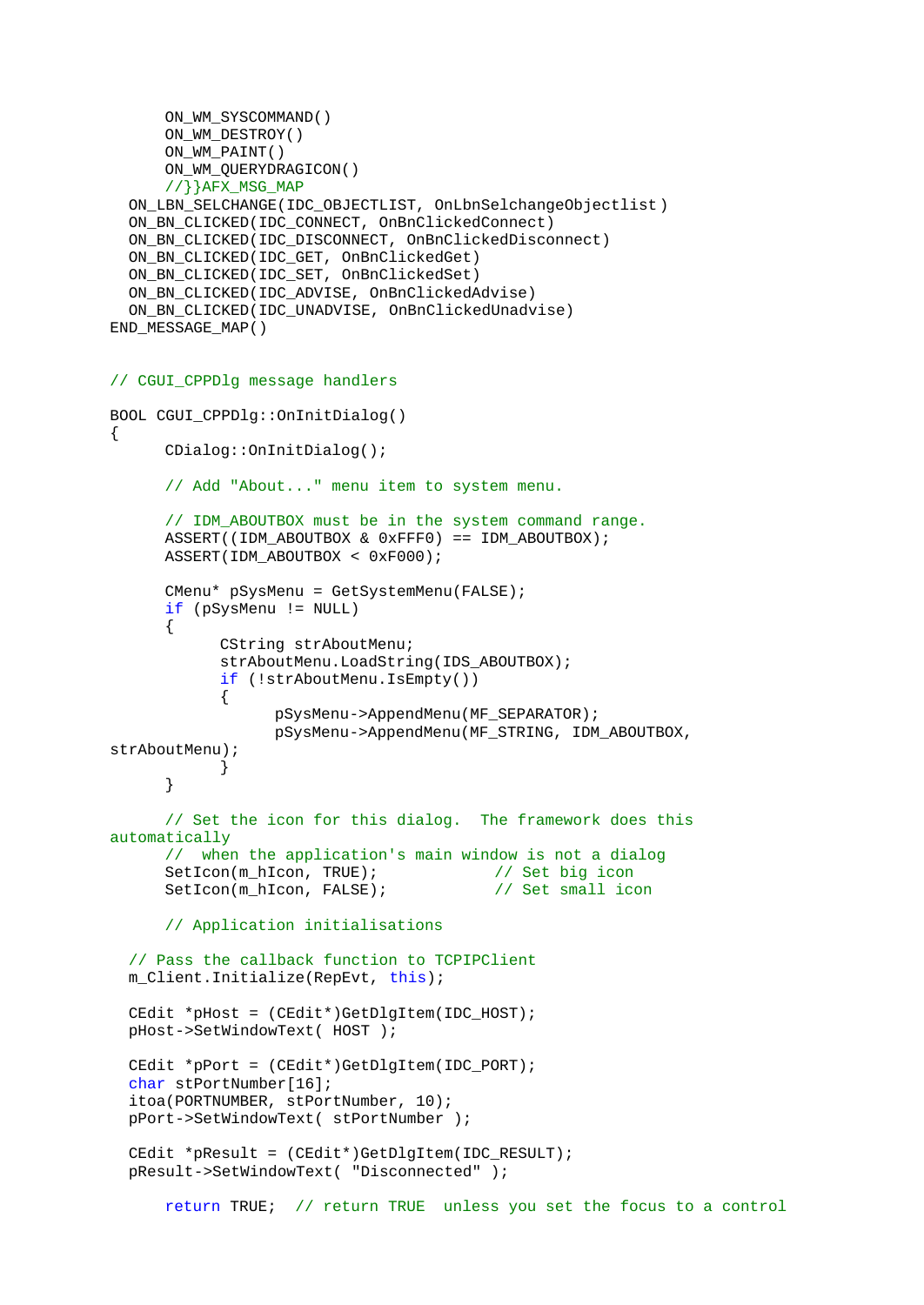```
}
void CGUI_CPPDlg::OnSysCommand(UINT nID, LPARAM lParam)
{
      if (\text{nil} \& \text{0xFFT0}) == \text{IM ABOUTBOX}){
            CAboutDlg dlgAbout;
            dlgAbout.DoModal();
      }
      else
      {
            CDialog::OnSysCommand(nID, lParam);
      }
}
void CGUI CPPDlg::OnDestroy()
{
      WinHelp(0L, HELP_QUIT);
      CDialog::OnDestroy();
}
// If you add a minimize button to your dialog, you will need the code 
below
// to draw the icon. For MFC applications using the document/view model,
// this is automatically done for you by the framework.
void CGUI_CPPDlg::OnPaint() 
{
      if (IsIconic())
      {
            CPaintDC dc(this); // device context for painting
            SendMessage(WM_ICONERASEBKGND, 
reinterpret_cast<WPARAM>(dc.GetSafeHdc()), 0);
            // Center icon in client rectangle
            int cxIcon = GetSystemMetrics(SM_CXICON);
            int cyIcon = GetSystemMetrics(SM_CYICON);
            CRect rect;
            GetClientRect(&rect);
            int x = (rect<u>Width() - cxIcon + 1</u>) / 2;int y = (rect.Height() - cyIcon + 1) / 2;// Draw the icon
            dc.DrawIcon(x, y, m_hIcon);
      }
      else
      {
            CDialog::OnPaint();
      }
}
// The system calls this function to obtain the cursor to display while the 
user drags
// the minimized window.
HCURSOR CGUI_CPPDlg::OnQueryDragIcon()
{
      return static_cast<HCURSOR>(m_hIcon);
}
void CGUI_CPPDlg::OnLbnSelchangeObjectlist()
{
   CListBox *pObjectList = (CListBox*)GetDlgItem(IDC_OBJECTLIST);
```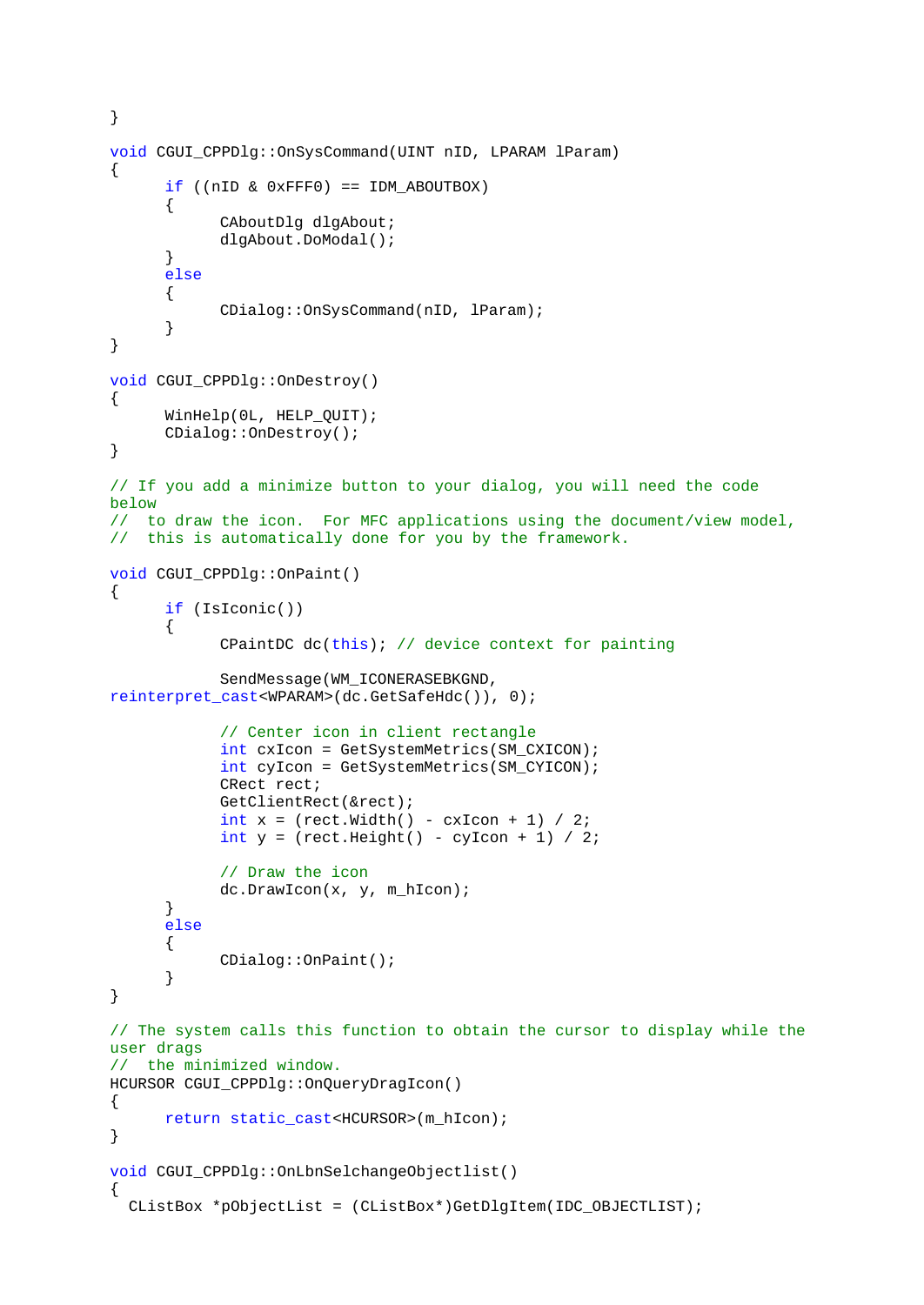```
 CListBox *pAttrList = (CListBox*)GetDlgItem(IDC_ATTR);
   CListBox *pReceivedList = (CListBox*)GetDlgItem(IDC_RECEIVED);
   // Get selected entry in object list
   int iIndex = pObjectList->GetCurSel();
   CString stItem;
   pObjectList->GetText(iIndex, stItem);
   // Get item type
  int i = stItem. Find(':');
  stItem = stItem.Left(i); // get item type (string)
   for (i=(int)IT_Item; i<(int)IT_last; i++)
     if (stItem == aszItemTypes[i])
       break;
  e_ItemTypes eType = (e_ItemTypes)i;
   // Copy apprioriate attributes to the Attribute list
   // and initilaize the Received list
   pAttrList->ResetContent();
   pReceivedList->ResetContent();
  for (i=(int)IAtt_None+1; i<(int)IAtt_last; i++) {
     if (abAttribute[i][eType] != a)
    \left\{ \right. pAttrList->AddString(aszItemAttName[i]);
       pReceivedList->AddString("");
     }
 }
   pAttrList->AddString(". (all)");
}
void CGUI_CPPDlg::OnBnClickedConnect()
{
   CString stHost;
   CEdit *pHost = (CEdit*)GetDlgItem(IDC_HOST);
   pHost->GetWindowText( stHost );
   string stHost1 = stHost;
   if ( m_Client.Connected() )
     MessageBox( "Already connected" );
   else
   {
     if ( m_Client.Connect(stHost1) )
    \{ CEdit *pResult = (CEdit*)GetDlgItem(IDC_RESULT);
       pResult->SetWindowText( "Connected" );
       // Get all object names
       string stType;
       string stValue;
       int iIndex;
       string stItem;
       CListBox *pObjectList = (CListBox*)GetDlgItem(IDC_OBJECTLIST);
      for (int i=IT VFSM; i<IT last; i++)
       {
         stType = aszItemTypes[i];
         if ( m_Client.Request( stType, IAtt_List, stValue ) )
         {
           if ( !stValue.empty() )
\{ // one line contains all objects of a given type separated by 
LF
            // add the object one by one into the list;
             // put the object type in front of the object name
```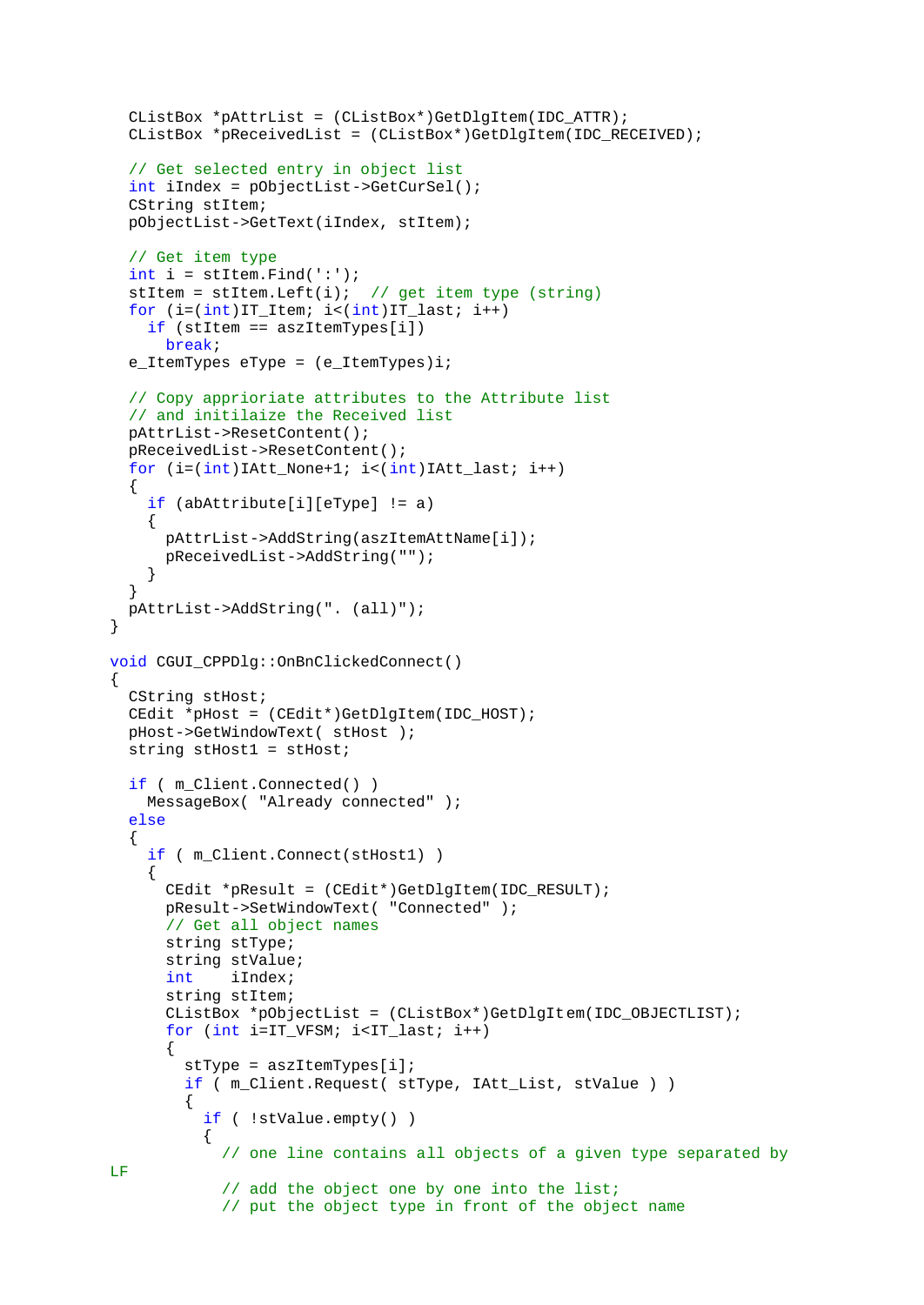```
iIndex = stValue.find('\\n');while ( iIndex > 0 )
\{stItem = strype + ": " + stValue.substr(0, iIndex); pObjectList->AddString( stItem.c_str() );
               stValue = stValue.substr( iIndex+1, stValue.length() );
              iIndex = stValue.find('\\n'); }
           }
         }
       }
     }
     else
     {
       MessageBox( "Cannot connect to Server" );
     }
   }
}
void CGUI_CPPDlg::OnBnClickedDisconnect()
\left\{ \right. if ( !m_Client.Connected() )
     MessageBox( "Already disconnected" );
   else
     Disconnect();
}
void CGUI_CPPDlg::OnBnClickedGet()
{
   if (!m_Client.Connected())
   {
     MessageBox("Not connected");
     return;
   }
   string stItemName;
   CString stItemType;
   if (!GetItem(stItemType, stItemName))
     return;
   string stAttr;
   int iIndex;
   if (!GetAttribute(iIndex, stAttr))
     return;
   CListBox *pReceivedList = (CListBox*)GetDlgItem(IDC_RECEIVED);
   CListBox *pAttrList = (CListBox*)GetDlgItem(IDC_ATTR);
   string stValue;
   e_ItemAttributes eAttr;
   if (iIndex == 0) // . (all) attribute selected
   {
     for (iIndex=1; iIndex<pAttrList->GetCount(); iIndex++)
\{ FindAttribute(MT_Request, iIndex, stItemType, eAttr);
       if (m_Client.Request(stItemName, eAttr, stValue))
       {
         pReceivedList->DeleteString(iIndex);
         pReceivedList->InsertString(iIndex, stValue.c_str());
       }
     }
   }
```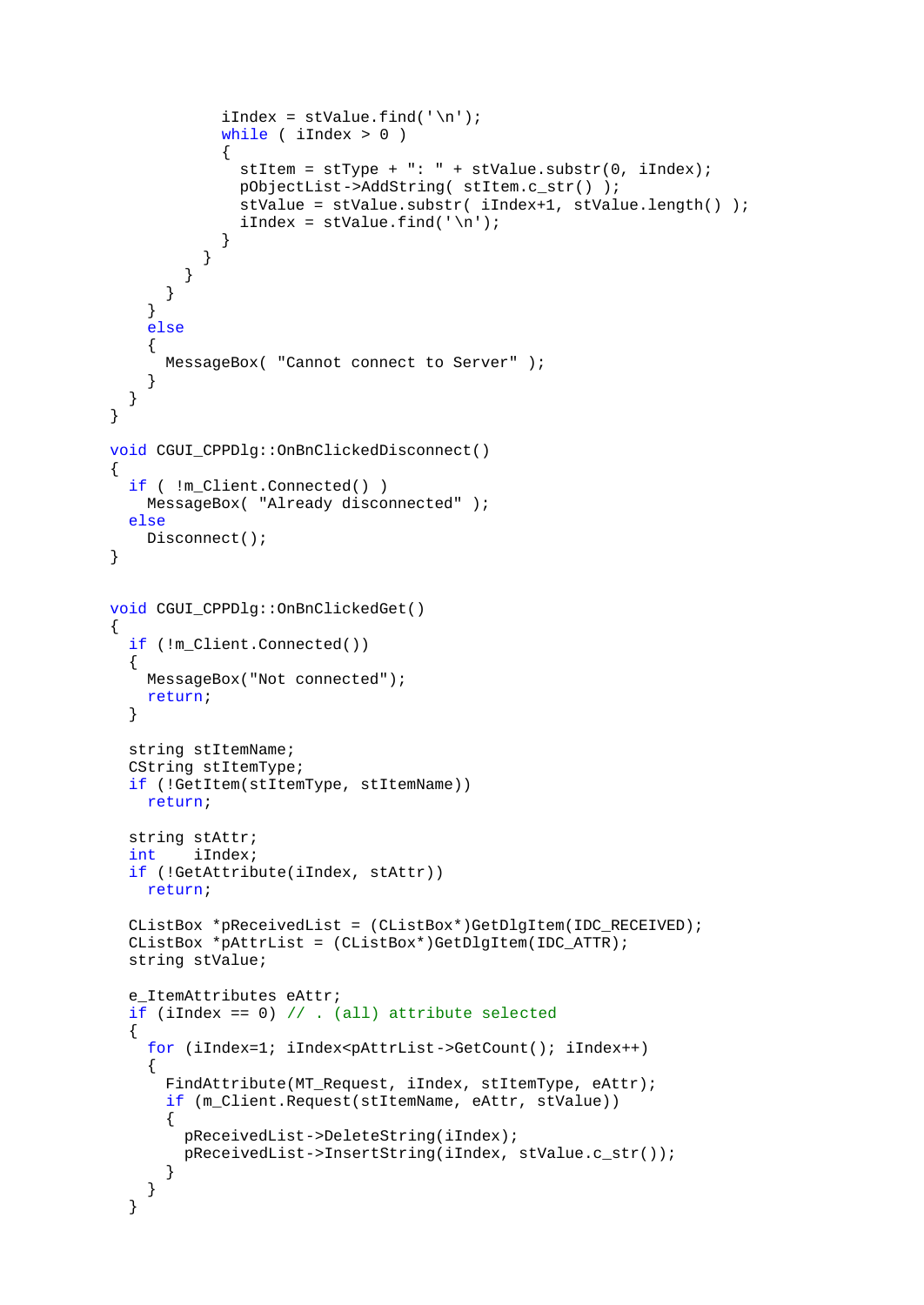```
 else
   {
    FindAttribute(MT_Request, iIndex, stItemType, eAttr);
     if (m_Client.Request(stItemName, eAttr, stValue))
     {
       pReceivedList->DeleteString(iIndex);
       pReceivedList->InsertString(iIndex, stValue.c_str());
     }
   }
}
void CGUI_CPPDlg::OnBnClickedSet()
{
   if ( !m_Client.Connected() )
   {
     MessageBox("Not connected");
     return;
   }
   string stItemName;
   CString stItemType;
   if (!GetItem(stItemType, stItemName))
     return;
   string stAttr;
   int iIndex;
   if (!GetAttribute(iIndex, stAttr))
     return;
  if (\text{stAttr} == ". (\text{all})") {
     MessageBox("Cannot set all attributes. Select one only");
     return;
   }
   e_ItemAttributes eAttr;
   FindAttribute(MT_Poke, iIndex, stItemType, eAttr);
   if (eAttr == IAtt_None)
     return;
   CString stValue1;
   string stValue;
   CEdit *pToSent = (CEdit*)GetDlgItem(IDC_TOSENT);
   pToSent->GetWindowText( stValue1 );
  if (\text{stValuel} == "") {
     int iResult;
     iResult = MessageBox("Would you really like to write an empty string 
(0)?", NULL, MB_YESNO);
     if (iResult == IDNO)
       return;
   }
   stValue = stValue1;
   CListBox *pReceivedList = (CListBox*)GetDlgItem(IDC_RECEIVED);
   if (m_Client.Poke(stItemName, stValue, eAttr))
\{ // The value returned by Poke is not the value really written
     // Therefore we read it
     e_ItemTypes eType;
     for (int i=IT_Item; i<IT_last; i++)
\{ if ( stItemType.Compare(aszItemTypes[i]) == 0 )
```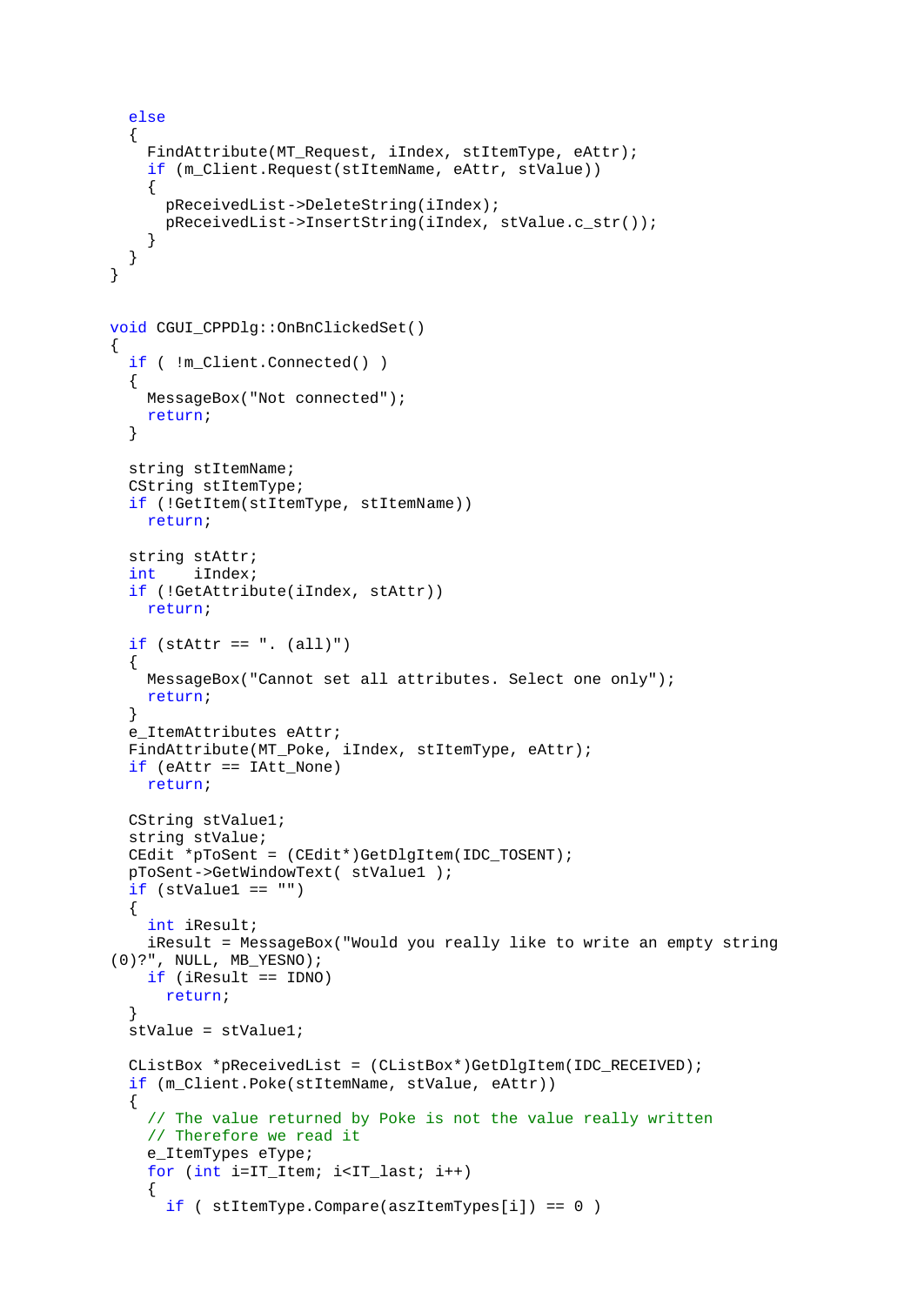```
eType = (e_IitemTypes)i; }
     if (abAttribute[eAttr][eType] != aW)
     {
       if (m_Client.Request(stItemName, eAttr, stValue))
       {
         pReceivedList->DeleteString(iIndex);
         pReceivedList->InsertString(iIndex, stValue.c_str());
       }
     }
   }
   else
     MessageBox("Cannot set");
}
void CGUI_CPPDlg::OnBnClickedAdvise()
{
   if ( !m_Client.Connected() )
  \{ MessageBox("Not connected");
     return;
   }
   string stItemName;
   CString stItemType;
   if (!GetItem(stItemType, stItemName))
     return;
   string stAttr;
   int iIndex;
   if (!GetAttribute(iIndex, stAttr))
     return;
   string stValue;
   e_ItemAttributes eAttr;
  if (\text{stAttr} == ". (\text{all})")\{ CListBox *pAttrList = (CListBox*)GetDlgItem(IDC_ATTR);
    CString stAttrl;
     for (iIndex=1; iIndex<pAttrList->GetCount(); iIndex++)
    \left\{ \right. pAttrList->GetText(iIndex, stAttr1);
       FindAttribute(MT_AdvStart, iIndex, stItemType, eAttr);
       m_Client.AdviseStart(stItemName, eAttr, stValue);
     }
   }
   else
   {
     FindAttribute(MT_AdvStart, iIndex, stItemType, eAttr);
     m_Client.AdviseStart(stItemName, eAttr, stValue);
   }
}
void CGUI_CPPDlg::OnBnClickedUnadvise()
{
   if ( !m_Client.Connected() )
   {
     MessageBox("Not connected");
     return;
   }
```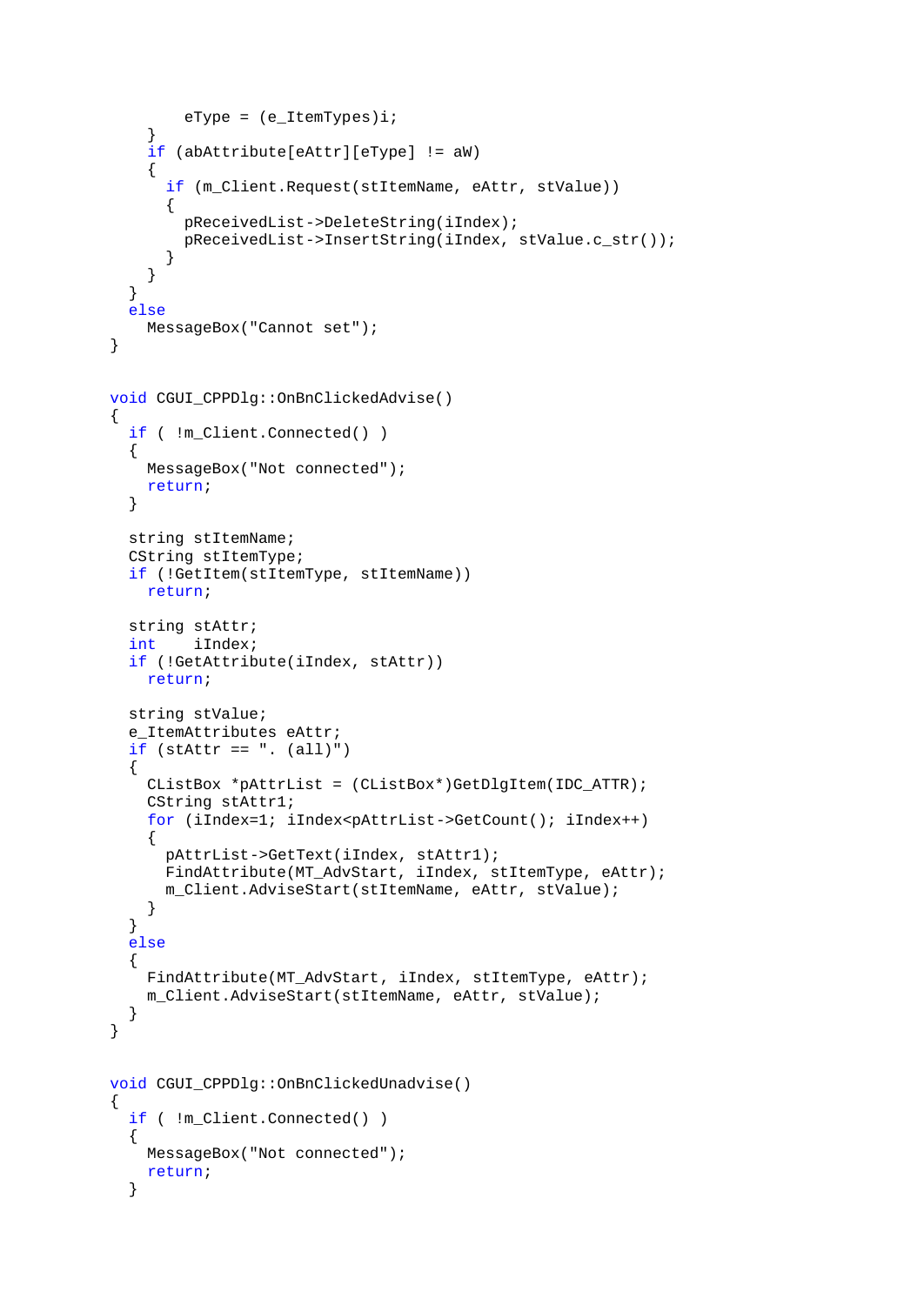```
 string stItemName;
   CString stItemType;
   if (!GetItem(stItemType, stItemName))
     return;
   string stAttr;
   int iIndex;
   if (!GetAttribute(iIndex, stAttr))
     return;
   string stValue;
  e ItemAttributes eAttr;
  if (\text{stAttr} == ". (\text{all})") {
     CListBox *pAttrList = (CListBox*)GetDlgItem(IDC_ATTR);
     CString stAttr1;
     for (iIndex=1; iIndex<pAttrList->GetCount(); iIndex++)
     {
       pAttrList->GetText(iIndex, stAttr1);
       FindAttribute(MT_AdvStart, iIndex, stItemType, eAttr);
       m_Client.AdviseStop(stItemName, eAttr);
     }
   }
   else
   {
     FindAttribute(MT_AdvStart, iIndex, stItemType, eAttr);
     m_Client.AdviseStop(stItemName, eAttr);
   }
}
bool CGUI_CPPDlg::GetItem(CString& stItemType, string& stItemName)
{
   // Get Item
   CListBox *pObjectList = (CListBox*)GetDlgItem(IDC_OBJECTLIST);
   int iIndex = pObjectList->GetCurSel();
   if (iIndex < 0)
  \{ MessageBox("Item not selected");
     return false;
   }
   CString stItem;
   pObjectList->GetText(iIndex, stItem);
   // Partition Item into type and name
   iIndex = stItem.Find(':');
   stItemType = stItem.Left(iIndex);
   stItemName = stItem.Right(stItem.GetLength() - iIndex - 2);
   return true;
}
bool CGUI_CPPDlg::GetAttribute(int& iIndex, string& stAttr)
{
   CListBox *pAttrList = (CListBox*)GetDlgItem(IDC_ATTR);
   iIndex = pAttrList->GetCurSel();
   if (iIndex < 0)
 {
     MessageBox("Attribute not selected");
     return false;
   }
   CString stAttr1;
   pAttrList->GetText(iIndex, stAttr1);
```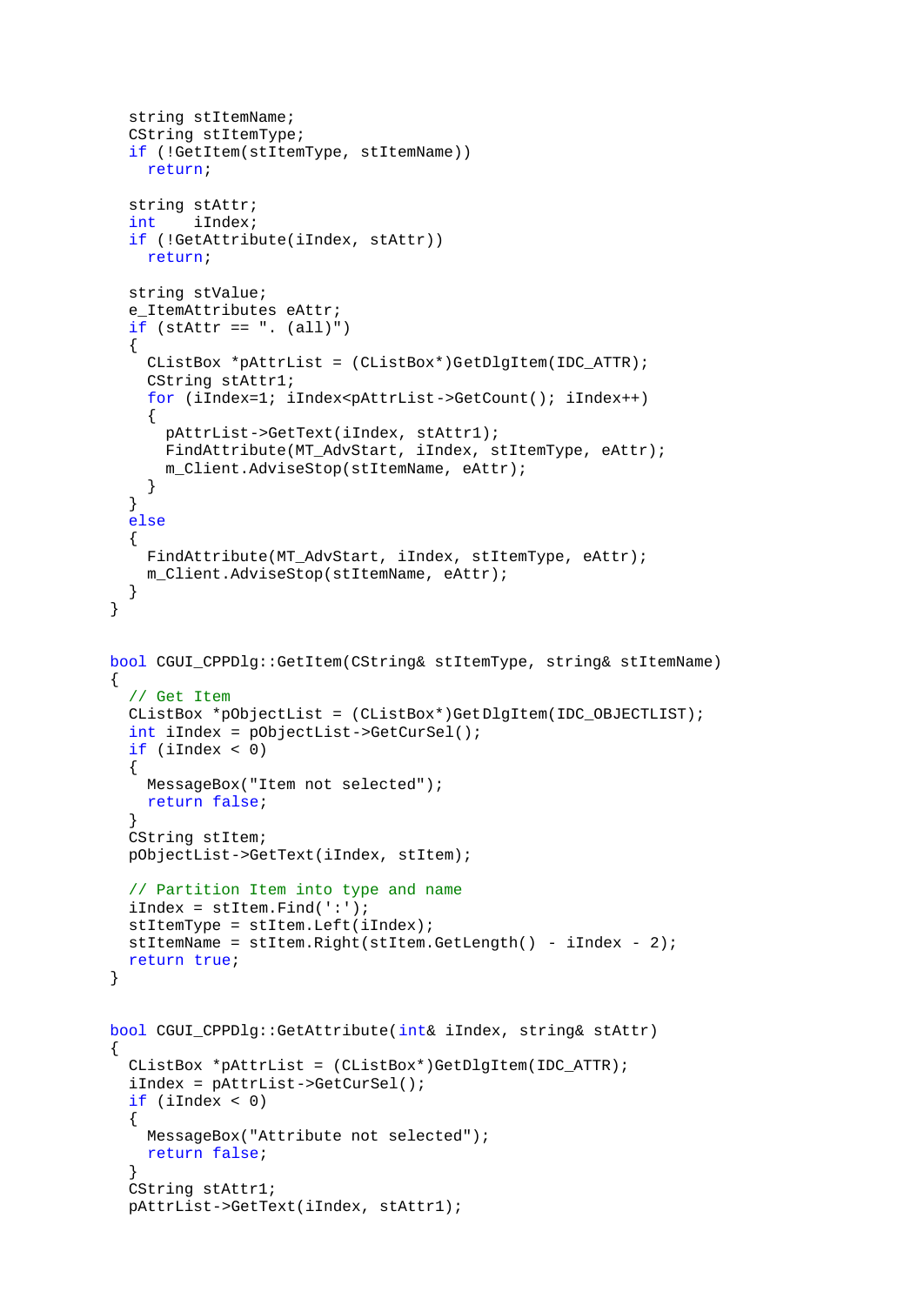```
 stAttr = stAttr1;
   return true;
}
void CGUI_CPPDlg::FindAttribute(const e_MessageType& eMsgType, const int& 
iIndex,
                                  const CString& stItemType, 
e_ItemAttributes& eAttr)
{
   CListBox *pAttrList = (CListBox*)GetDlgItem(IDC_ATTR);
  CString stAttr;
   pAttrList->GetText(iIndex, stAttr);
   e_ItemTypes eType;
   for (int i=IT_Item; i<IT_last; i++)
   {
     if ( stItemType.Compare(aszItemTypes[i]) == 0 )
      eType = (e_IitemTypes)i; }
   // Find attribute
   eAttr = IAtt_None;
   for (int i=IAtt_None; i<IAtt_last; i++)
   {
     if ( stAttr.Compare(aszItemAttName[i]) == 0 )
     {
      eAttr = (e<sup>Item</sup>Attributes)i;
       switch (eMsgType)
      \{ case MT_Request:
           if (abAttribute[eAttr][eType] == aW)
\{ CString stText;
             stText.Format("The %s property cannot be read", 
aszItemAttName[eAttr]);
             MessageBox(stText);
          eAttr = IAtt_None;
 }
           break;
         case MT_Poke:
           if (abAttribute[eAttr][eType] == aR)
\{ CString stText;
             stText.Format("The %s property cannot be set", 
aszItemAttName[eAttr]);
             MessageBox(stText);
             eAttr = IAtt_None;
 }
           break;
         default:
           break;
       }
       break;
     }
   }
}
bool CGUI_CPPDlg::EventFromServer(CString stItem, CString stValue)
{
   // Partition into name and attribute
   int iIndex = stItem.Find('.');
   CString stItemName = stItem.Left(iIndex);
```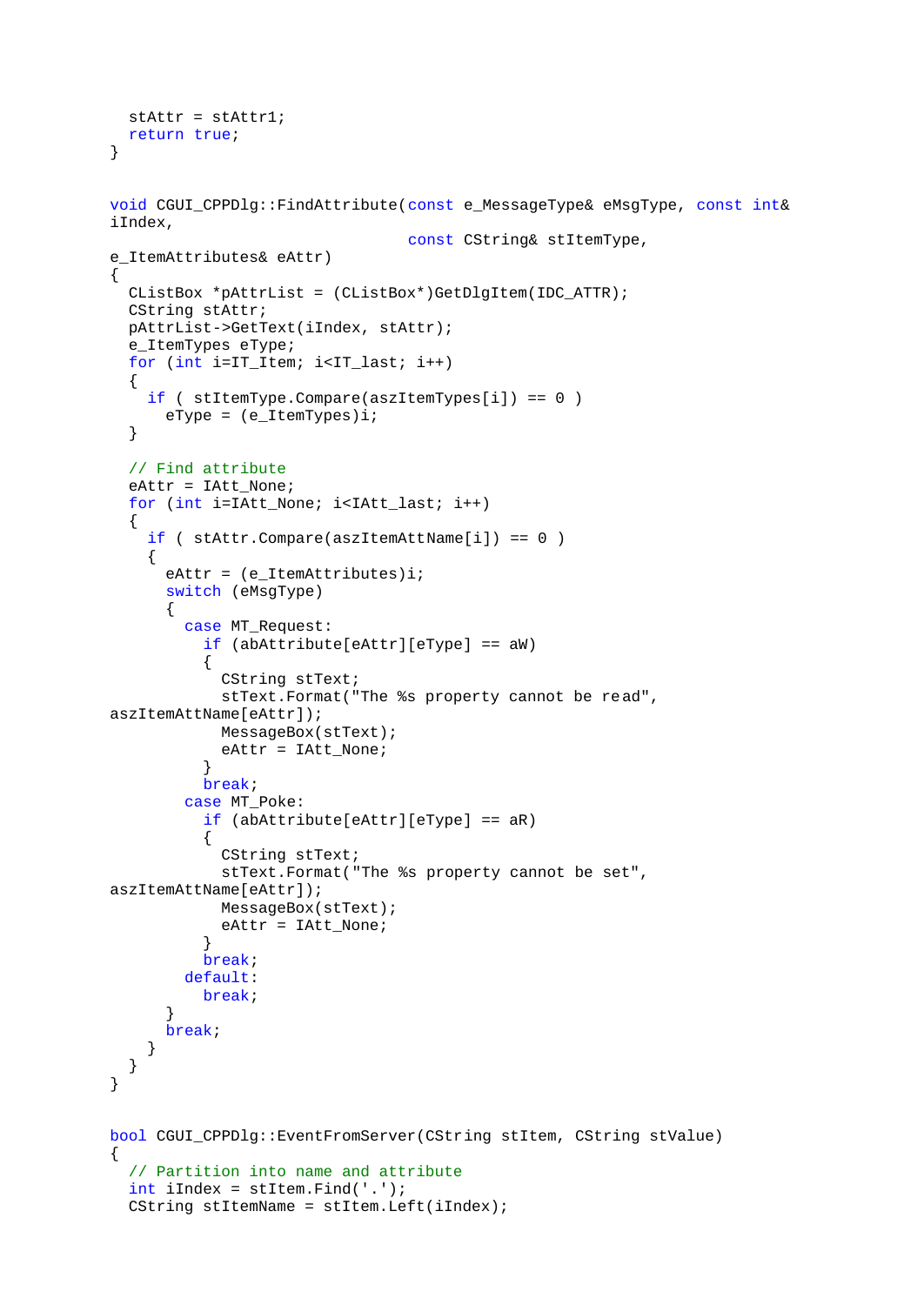```
 string stAttr = stItem.Right(stItem.GetLength() - iIndex);
   // Is the item selected?
   string stItemNameSelected;
   CString stItemType;
   if (!GetItem(stItemType, stItemNameSelected))
     return false;
   if (stItemName != stItemNameSelected.c_str())
     return false;
   // Find attribute in the AttrList
   CListBox *pAttrList = (CListBox*)GetDlgItem(IDC_ATTR);
  CString stAttr1;
   for (iIndex=1; iIndex<pAttrList->GetCount(); iIndex++)
   {
     pAttrList->GetText(iIndex, stAttr1);
    if (stAttr1 == stAttr.c str())
      break;
   }
   // Display value
   if (iIndex < pAttrList->GetCount())
   {
     CListBox *pReceivedList = 
(CListBox*)CGUI_CPPDlg::GetDlgItem(IDC_RECEIVED);
     pReceivedList->DeleteString(iIndex);
     pReceivedList->InsertString(iIndex, stValue);
   }
   return true;
}
void CGUI_CPPDlg::Restart()
\left\{ \right. // clear lists
   CListBox *pObjectList = (CListBox*)GetDlgItem(IDC_OBJECTLIST);
   pObjectList->ResetContent();
   CListBox *pAttrList = (CListBox*)GetDlgItem(IDC_ATTR);
   pAttrList->ResetContent();
   CListBox *pReceivedList = (CListBox*)GetDlgItem(IDC_RECEIVED);
   pReceivedList->ResetContent();
   CEdit *pToSent = (CEdit*)GetDlgItem(IDC_TOSENT);
   pToSent->SetWindowText("");
     // Get all object names
   string stType;
   string stValue;
   int iIndex;
   string stItem;
  Sleep(100); // give the server enough time to reload the configuration
   for (int i=IT_VFSM; i<IT_last; i++)
 {
     stType = aszItemTypes[i];
     if ( m_Client.Request( stType, IAtt_List, stValue ) )
     {
       if ( !stValue.empty() )
\{ // one line contains all objects of a given type separated by LF
        // add the object one by one into the list;
         // put the object type in front of the object name
        iIndex = stValue.find('\\n'); while ( iIndex > 0 )
```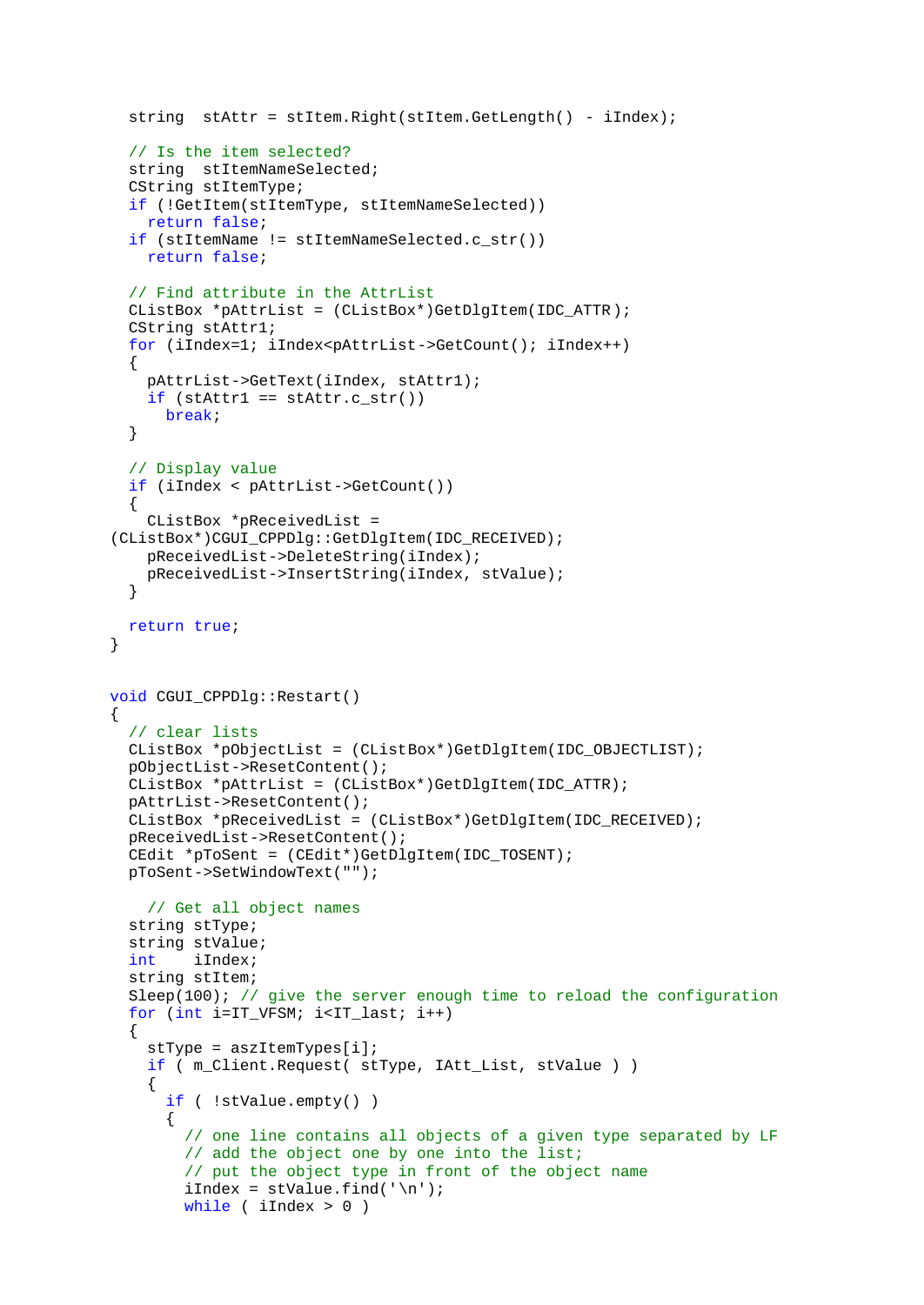```
 {
          stItem = strype + ": " + stValue.substr(0, iIndex); pObjectList->AddString( stItem.c_str() );
           stValue = stValue.substr( iIndex+1, stValue.length() );
          iIndex = stValue.find('\\n'); }
       }
     }
   }
   MessageBox("Restarted");
}
void CGUI_CPPDlg::Disconnect()
{
   m_Client.Disconnect();
   // clear lists
   CListBox *pObjectList = (CListBox*)GetDlgItem(IDC_OBJECTLIST);
   pObjectList->ResetContent();
   CListBox *pAttrList = (CListBox*)GetDlgItem(IDC_ATTR);
   pAttrList->ResetContent();
   CListBox *pReceivedList = (CListBox*)GetDlgItem(IDC_RECEIVED);
   pReceivedList->ResetContent();
   CEdit *pToSent = (CEdit*)GetDlgItem(IDC_TOSENT);
   pToSent->SetWindowText("");
   CEdit *pResult = (CEdit*)GetDlgItem(IDC_RESULT);
   pResult->SetWindowText( "Disconnected" );
}
void RepEvt(int Rep, const string& stName, const string& stVal, void* 
pOwner)
{
CGUI_CPPDlg* pNode = (CGUI_CPPDlg*)pOwner;
   switch ( Rep )
   {
   case RT_AdvisedData:
     pNode->EventFromServer(stName.c_str(), stVal.c_str());
     break;
   case RT_RequestedData:
    break;
   case RT_Restart:
     pNode->Restart();
     break;
   case RT_Terminate:
     pNode->Disconnect();
     break;
   default:
     break;
   }
}
```